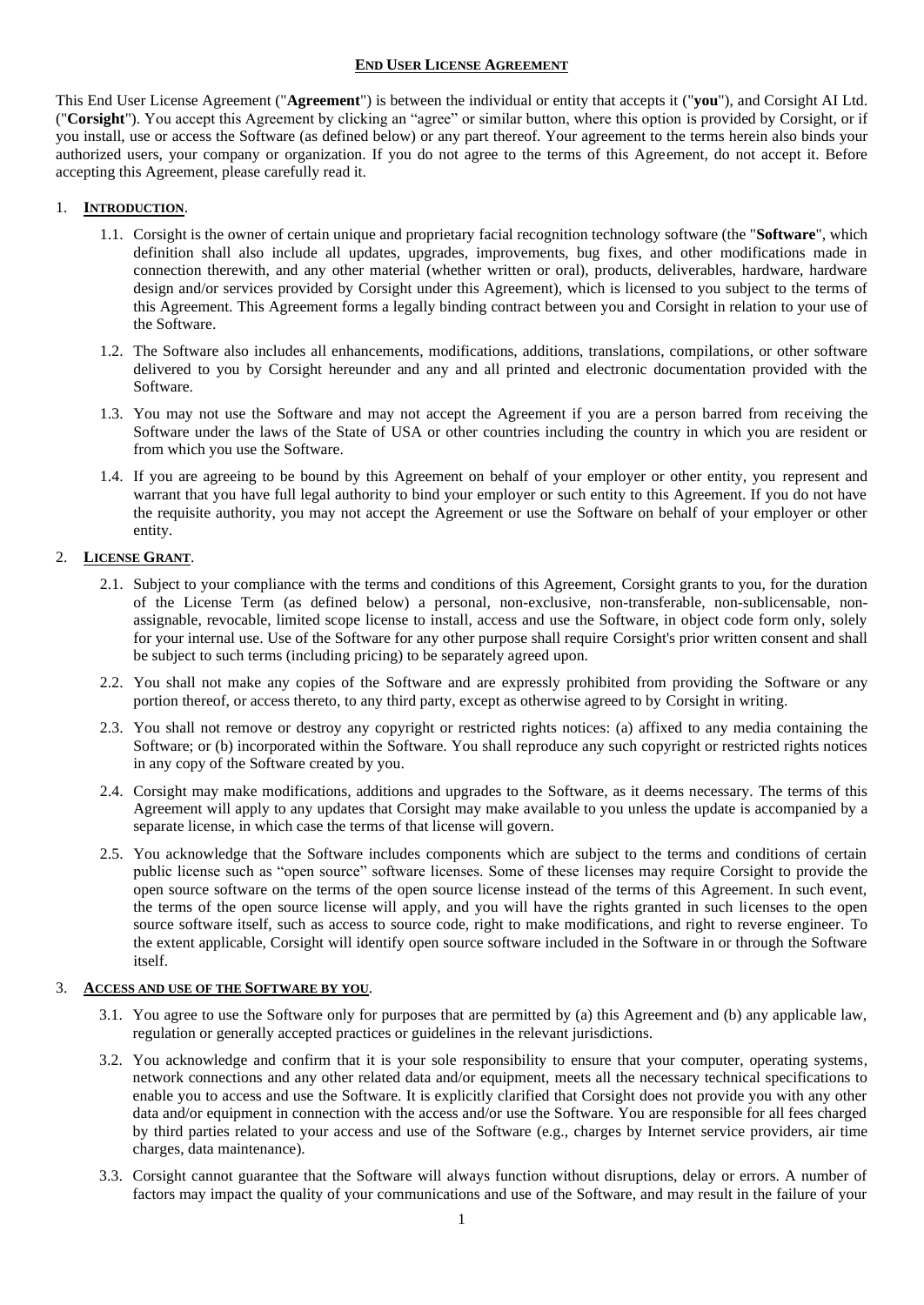communications including, without limitation, your local network, firewall, your internet service provider, the public internet and your power supply. Software takes no responsibility for any disruption, interruption or delay caused by any failure of or inadequacy in any of these items or any other items over which we have no control.

# 4. **DATA PROTECTION AND PRIVACY.**

- 4.1. You represent that your use of the Software will be in accordance with the provisions of the applicable data protection laws and that you have all the necessary rights and authorizations required to process personal data while using the Software (i.e. data that identifies a natural person or makes a natural personal identifiable).
- 4.2. You acknowledge that you are responsible for ensuring that all necessary information and privacy notices are provided to individuals whose personal data is processed when you use the Software.
- 4.3. Corsight implements appropriate technical and organizational measures to assist you in complying with the data protection laws you are subject to when using the Software, and shall make reasonable efforts to cooperate with you when such cooperation is required for compliance. Corsight's data protection practices are further elaborated under Corsight's Data Protection Overview document.

## 5. **SUPPORT AND MAINTENANCE SERVICES**.

- 5.1. If you have acquired a perpetual license for the Software ("**Perpetual Account**"), the maintenance, technical and support services for the Software (the "**Support Services**") shall be provided by the Authorized Representative (as such term is defined below) for the period of the first 12 months from the date of the receipt by the applicable Authorized Representative of your written activation request with respect to such Perpetual Account (the "**Activation Request**"), for no additional charge. Upon the lapse of such 12 months you shall be required, as a condition to continue receiving the Support Services with respect to such Perpetual Account, to place an order with an Authorized Representative for receipt of the Support Services, for a period of 12 months, and thereafter to renew such order on an annual basis.
- 5.2. In the event that upon the lapse of the first 12 months from the Activation Request of a Perpetual Account, or the lapse of any subsequent 12 months renewal period(s) as aforementioned (such time – "**End of Software Maintenance**"), such order has not been placed or renewed, as applicable, the Perpetual Account shall remain active, however no further Support Services shall be made available to you in connection with your Perpetual Account. If you place or renew, as applicable, the aforementioned order, within a period of 30 days from the End of Software Maintenance, then the Support Services shall resume as of the time such order has been renewed, otherwise, if you place or renew, as applicable, the aforementioned order, after the lapse of the aforementioned period of 30 days, Corsight may charge additional fees for the Support Services or otherwise condition their provision as it deems fit.

## 6. **TERM AND TERMINATION**.

- 6.1. The initial term of this Agreement shall be as set forth under the license terms of Corsight's applicable authorized distributor or reseller (the "**Authorized Representative**") from which you ordered the Software (the "**License Term**").
- 6.2. If you want to terminate this Agreement, you may terminate it by uninstalling and destroying all copies of the Software that are in the possession, custody or control of you, your authorized users and your organization.
- 6.3. Corsight may terminate this Agreement (i) at any time for any or no reason upon 30 days prior written notice to you, or (ii) immediately upon written notice to you if you (a) have materially breached this Agreement or (b) file a petition in bankruptcy or is adjudicated as bankrupt or insolvent, or make an assignment for the benefit of creditors, or an arrangement pursuant to any bankruptcy law, or discontinue your business or has a receiver appointed for your business.
- 6.4. Upon termination or expiration of this Agreement, all rights and obligations pursuant to this Agreement including the licenses shall immediately terminate, except for any provisions of this Agreement that are intended by their nature to survive termination, including Sections 5 ("*Term and Termination*"), 8 ("*Title*"), 10 ("*Warranties and Limitations*"), 11 ("*Indemnification*") and 12 ("*General*") hereunder, which shall survive the expiration or termination of this Agreement.
- 6.5. Termination of this Agreement under this Section 4 shall be in addition to, and not a waiver of, any remedy at law or in equity available to Corsight arising from your breach of this Agreement or any agreement relating to the Software.

#### 7. **FEEDBACK**.

In the event you provide Corsight with feedback concerning the functionality and performance of the Software, including, without limitation identifying potential errors, enhancements and improvements, you hereby agree that any such feedback, suggestions, ideas or other inputs, may be freely used by Corsight to improve or enhance its products and, accordingly, all rights to such improvements and/or enhancements, howsoever arising, including as a result of any ideas, inputs or information provided by you as aforesaid, shall vest solely with Corsight.

## 8. **TITLE**.

8.1. Corsight retains, at all times, the right, title and interest (including any and all intellectual property rights) in the Software (including, inter alia, any improvements and enhancements thereto) and in any copies thereof and in any other deliverables provided by it hereunder. Without derogating from the foregoing, you explicitly acknowledge that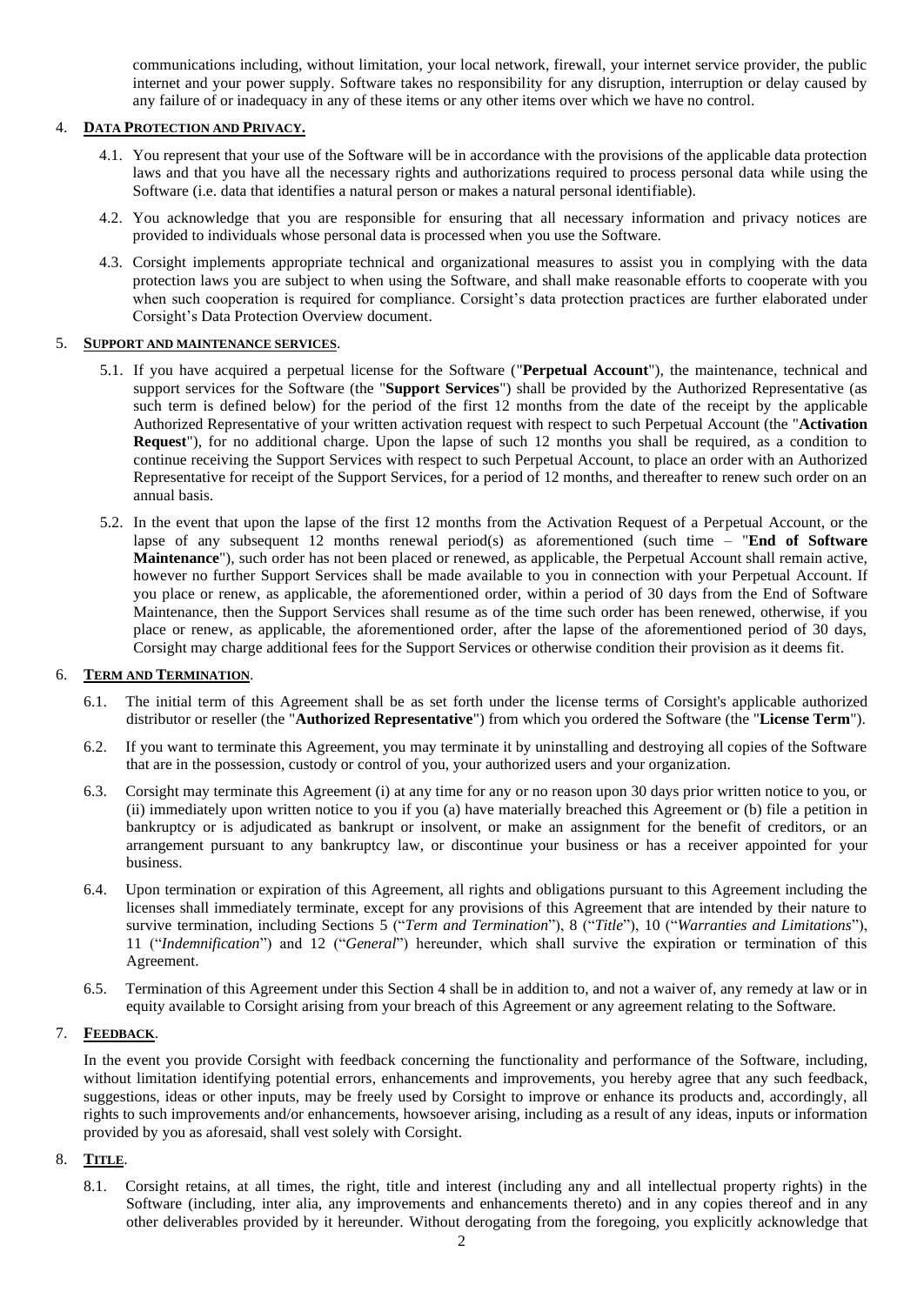any and all trademarks, trade names, copyrights, patents and other intellectual property rights used or embodied in or in connection with the Software and any other deliverables provided by it hereunder are and shall at all times remain the sole and exclusive property of Corsight.

- 8.2. Further, it is hereby agreed that any and all inventions, developments, enhancements, source codes, improvements, mask works, trade secrets, modifications, discoveries, concepts, ideas and/or designs, including any derivative works (regardless of whether such derivative works were made pursuant to the request and/or specifications of you, and irrespective of any support and/or assistance Corsight may receive, will receive or has received from you, or any third party) and any proprietary information, including, without limitation, any ideas, concepts, know-how, techniques or insights which may be provided by you pursuant to your use of Software, whether or not patentable or otherwise protectable, and all intellectual property rights associated therewith, which are invented, made, developed, discovered, conceived or created, in whole or in part, independently by Corsight, or jointly with others (including you), in connection with the Software and/or any other confidential or proprietary information of Corsight, shall be the sole and exclusive property of Corsight.
- 8.3. Without derogating from the above, you will maintain and not remove, alter or obscure any proprietary notices (including the copyright notice) that appear on the Software, any software documentation, on any copies and any media.

## 9. **RESTRICTIONS ON USE**.

Your use of the Software is limited to that specifically and explicitly permitted in this Agreement.

You will not, and will not allow, permit or assist any third party: (i) engage in, cause, or permit the reverse engineering, disassembly, de-compilation or any similar manipulation or attempt to discover the source code of the Software or any part thereof; (ii) provide, resell, lease, rent, distribute, lend, sub-license, assign, delegate, or otherwise transfer or use or allow others to transfer or use the Software for the benefit of any third party; (iii) create any derivative work or translation of the Software; (iv) incorporate or combine the Software, with any open source software in such a way that would cause the Software, or any portion thereof, to be subject to all or part of the license obligations or other intellectual property related terms with respect to such open source software; (v) use the Software to provide third parties with managed services or provide remote access to the Software to any person; (vi) represent that you possess any proprietary interest in the Software; (vii) directly or indirectly, take any action to contest Corsight's or its licensors' intellectual property rights or infringe them in any way; (viii) use the Software, in violation of any applicable law, regulation or rule or for the purpose of infringing the intellectual or other proprietary rights of any person;(ix) use the Software in any manner that is intended to harm, infect or otherwise impair any computer systems of any third party on which the Software is hosted or otherwise provided; and/or (x) use the Software, in violation of any privacy or discriminatory local or international laws.

# 10. **WARRANTIES AND LIMITATIONS**.

- 10.1. THE SOFTWARE IS PROVIDED "AS IS". CORSIGHT DISCLAIMS ANY AND ALL WARRANTIES, REPRESENTATIONS, AND CONDITIONS RELATING TO THE SOFTWARE, WHETHER EXPRESS, IMPLIED OR ARISING BY CUSTOM OR TRADE USAGE, OR FROM A COURSE OF DEALING INCLUDING, BUT NOT LIMITED TO, ANY REPRESENTATION, WARRANTY, OR CONDITION OF MERCHANTABILITY, FITNESS FOR A PARTICULAR PURPOSE, OR NON-INFRINGEMENT. NO INFORMATION OR ADVICE GIVEN BY CORSIGHT OR ITS AGENTS, EMPLOYEES, OR REPRESENTATIVES, WHETHER ORAL OR WRITTEN, SHALL CREATE ANY REPRESENTATION OR WARRANTY.
- 10.2. Without derogating from the foregoing, upon delivery of the Software, and for a period of 12 months thereafter (the "**Warranty Period**"), the Authorized Representative undertakes that the Software shall operate substantially in accordance with its specifications; provided however, that your sole remedy in respect of such warranty is that, during the Warranty Period, the Authorized Representative will repair or replace the Software free of charge. The warranties and obligations specified in this section shall not apply in the event that the Software is altered, modified or adjusted in any manner by you, or a third party not under the Authorized Representative's responsibility and control.
- 10.3. You agree that the form and nature of the Software that Corsight provides may change without prior notice to you and that future versions of the Software may be incompatible with applications developed on previous versions of the Software. You agree that Corsight may stop (permanently or temporarily) providing the Software (or any features within the Software) to you or to users generally, at Corsight's sole discretion, without prior notice to you.
- 10.4. IN NO EVENT SHALL CORSIGHT OR ANYONE ON ITS BEHALF BE LIABLE FOR ANY INDIRECT, CONSEQUENTIAL, INCIDENTAL, SPECIAL OR PUNITIVE DAMAGES OF ANY KIND, INCLUDING WITHOUT LIMITATION DAMAGES FOR LOSS OF DATA, BUSINESS OR PROFITS, BUSINESS INTERRUPTION, LOSS OF BUSINESS INFORMATION OR LOSS OR DAMAGES TO GOODWILL, IN CONNECTION WITH THIS AGREEMENT REGARDLESS OF THE CAUSE AND WHETHER ARISING IN CONTRACT (INCLUDING FUNDAMENTAL BREACH), TORT (INCLUDING NEGLIGENCE), OR OTHERWISE, EVEN IF CORSIGHT HAS BEEN ADVISED OF THE POSSIBILITY OF SUCH DAMAGES OR LOSS. NOTWITHSTANDING ANYTHING TO THE CONTRARY HEREIN, UNDER NO CIRCUMSTANCES WILL CORSIGHT'S TOTAL AND AGGREGATE LIABILITY TO YOU FROM ALL CAUSES OF ACTION OF ANY KIND, INCLUDING WITHOUT LIMITATION CONTRACT, TORT, NEGLIGENCE, STRICT LIABILITY, BREACH OF WARRANTY, OR OTHERWISE, ARISING OUT OF OR RELATED TO THIS AGREEMENT, EXCEED US\$ 100. YOU AND CORSIGHT AGREE THAT ANY CAUSE OF ACTION ARISING OUT OF OR RELATED TO THE SOFTWARE MUST COMMENCE WITHIN ONE (1) YEAR AFTER THE CAUSE OF ACTION ACCRUES. OTHERWISE, SUCH CAUSE OF ACTION IS PERMANENTLY BARRED.